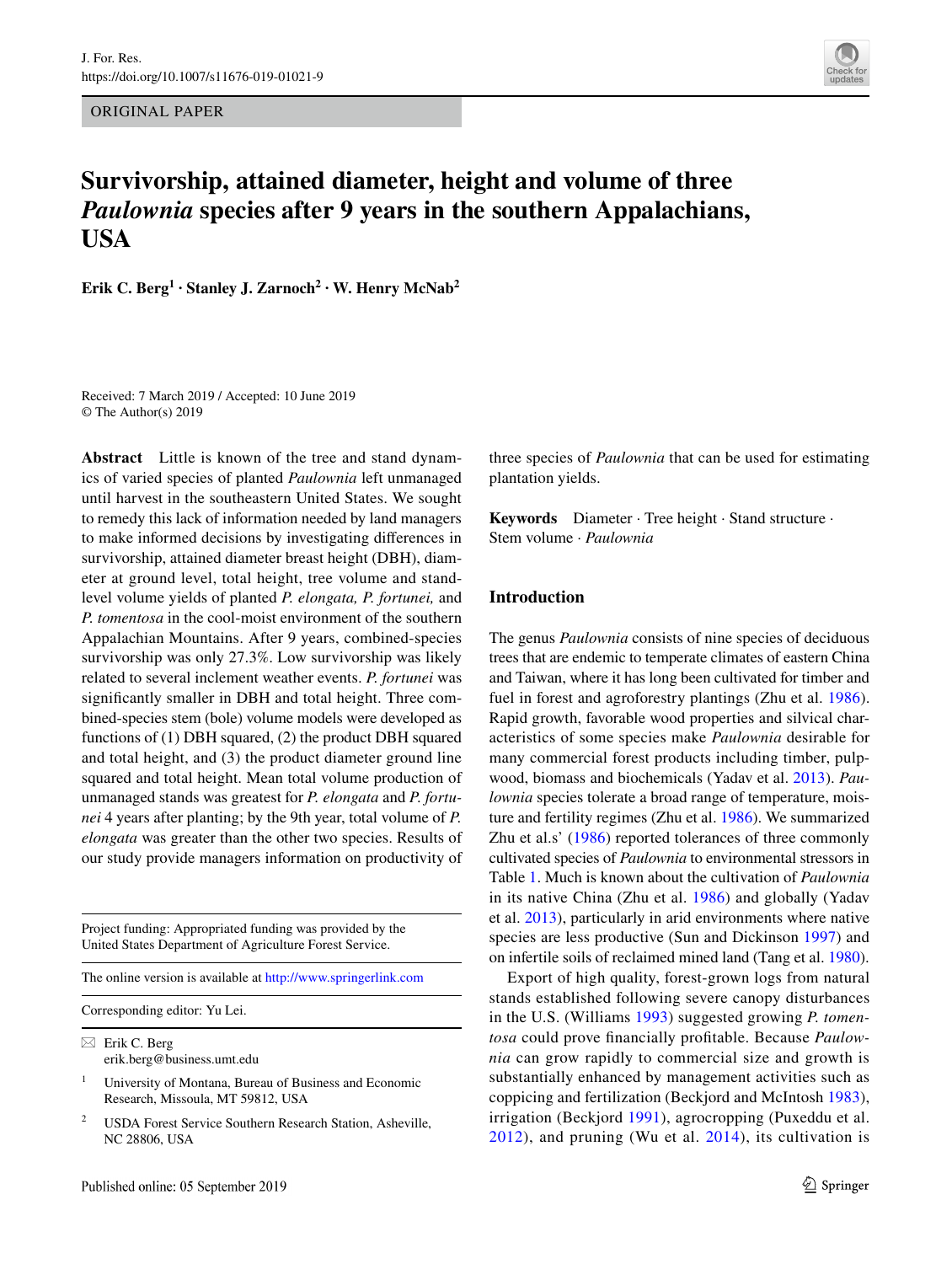<span id="page-1-0"></span>**Table 1** Characteristics of three *Paulownia* species investigated at Bent Creek Experimental Forest in relation to their relative tolerance of common environmental stressors (Zhu et al. [1986\)](#page-10-0)

| Environmental stressor   | Relative tolerance |             |              |  |  |
|--------------------------|--------------------|-------------|--------------|--|--|
|                          | P. elongata        | P. fortunei | P. tomentosa |  |  |
| Low light intensity      | NA                 | Moderate    | NA           |  |  |
| Low temperature          | Moderate           | Low         | High         |  |  |
| High temperature         | Moderate           | Moderate    | Moderate     |  |  |
| Low atmospheric humidity | Low                | NA.         | Low          |  |  |
| High velocity winds      | Low                | Low         | Low          |  |  |
| Drought                  | Moderate           | Low         | Moderate     |  |  |
| Wet soils                | Low                | Moderate    | Low          |  |  |
| Flooding                 | Low                | Low         | Low          |  |  |
| High-clay soils          | Low                | Moderate    | Moderate     |  |  |
| Low soil pH $(< 5)$      | Low                | Moderate    | Low          |  |  |
| High soil $pH (>8)$      | Moderate           | Low         | Moderate     |  |  |
| Low soil fertility       | Moderate           | Moderate    | Moderate     |  |  |

NA: Information not available from Zhu et al. [\(1986](#page-10-0))

particularly well suited for short-rotation silviculture (less than 20 years) by small landowners willing to invest in cultural treatments (Kays et al. [1998;](#page-9-5) Johnson et al. [2003,](#page-9-6) Clatterbuck and Hodges [2004\)](#page-9-7).

Early North American research focused on the efects of cultural practices and provenance on *P. tomentosa* growth and yield (Tang et al. [1980](#page-9-1); Beckjord and McIntosh [1983](#page-9-2); Hardie et al. [1989\)](#page-9-8). Similar tests of other *Paulownia* species followed (Dong and van Buijtenen [1994](#page-9-9); Mueller et al. [2001](#page-9-10)). In the Virginia Piedmont, Mitchem et al. [\(2002\)](#page-9-11) reported 7-year growth of *P. tomentosa* and *P. elongata* in response to irrigation. Bergmann ([2003](#page-9-12)) evaluated three species of *Paulownia* to age 5 in the Piedmont of North Carolina. These early American studies suggested substantial variability in survivorship, DBH, height and volume by species, good growth response to coppicing, fertilization and irrigation and considerable potential for biomass production. For example, in a Chinese seed source trial, Dong and van Buijtenen ([1994\)](#page-9-9) found that *P. elongata* was larger in diameter breast height (DBH) and height compared to *P. tomentosa* after 6 years of growth in east Texas. Early survivorship research results varied widely by species and regeneration type. In east Texas, Dong and van Buijtenen ([1994](#page-9-9)) reported 60% survival of *P. fortunei* after 6 years, but only 20% for *P. tomentosa*. Mitchem et al. [\(2002](#page-9-11)) reported survival of approximately 50% for *P. tomentosa* 4 years after coppicing on upland and bottomland sites in central Virginia. At study sites in central North Carolina, Bergmann ([2003](#page-9-12)) found 5-year survival greater than 70% for *P. elongata* and *P. fortunei* regenerated by cloning; however survival of seed-origin regeneration was lower.

*Paulownia* research has been conducted across a wide variety of ecosystems worldwide. For example, in Turkey, Ayan et al. ([2006\)](#page-9-13) compared species physical properties after 1 year of growth and Garcia-Morote et al. ([2014](#page-9-14)) estimated biomass production of individual tree boles after two growing seasons in Spain. Zhu et al. [\(1986](#page-10-0)) reported species attained volume comparison trials of *Paulownia* in China. In two studies of stem volume production by four species each, Zhu found *P. elongata* followed by *P. tomentosa* was largest at five years and in another study reported largest production by *P. elongata* followed by *P. catalpifolia*. In one of the few studies of attained volume in unmanaged conditions, Zhu reported 30% greater volume yields of *P. fortunei* compared to *P. elongata* grown in China.

Information is available for managed stand responses to cultural treatments such as weeding, fertilization and irrigation (Beckjord and McIntosh [1983](#page-9-2); Donald [1990;](#page-9-15) Mitchem et al. [2002\)](#page-9-11). Notable exceptions to research of stands managed with cultural treatments are a few mined site reclamation studies where planted Paulownia were left as-is (Jiang et al. [2012;](#page-9-16) Turner et al.[1988\)](#page-9-17). And past investigations have been short-term in length (less than 8 years from planting). Lacking is information on long term changes in *Paulownia* survivorship, bole diameter, height and attained volume in unmanaged stands undergoing self-thinning, such as those established for non-coppice biomass production or stands established on restoration sites. This information is required by managers as a benchmark to evaluate economic returns from cultural treatments. To our knowledge these attributes have not been reported for unmanaged *Paulownia* stands greater than 7 years of age. Yadav et al. ([2013\)](#page-10-1) suggests that studies are needed on productivity of *Paulownia* stands across a range of soils and climates. Tree and stand dynamics information is not available for this genus in the cool, humid environment of the southern Appalachian Mountains. Most U.S.-based silvicultural research has focused on one species, *P. tomentosa* (Snow [2015\)](#page-9-18). Because *Paulownia* species difer in habitat requirements and growth characteristics, managers seek information on which species to plant in relation to varied sites and potential products (e.g. biomass, pulp, timber, fodder).

The primary purpose of our study was to enhance land manager knowledge of growing varied *Paulownia* species by investigating the attained diameter, height and volume of unmanaged *Paulownia* plantings through mid-rotation in the humid-temperate climate of the southern Appalachian Mountains. This study site's tree survivorship at 9 years after planting was previously reported (McNab et al. [2018](#page-9-19)) and was not a research objective of this current investigation. However, reviewers of an early manuscript draft suggested we should report the likely causes of low (less than 30% after 9 years) survivorship and how our fndings compared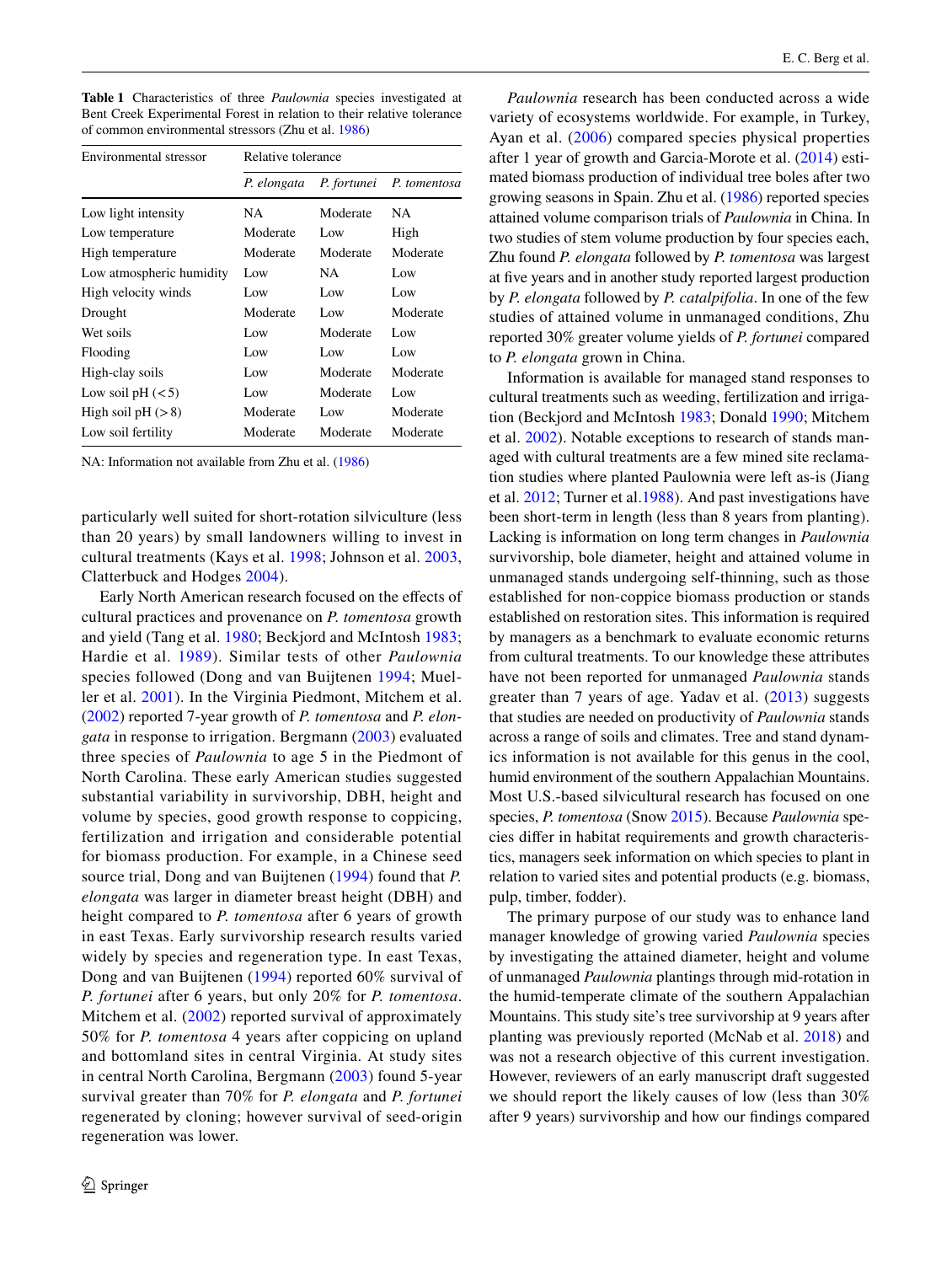with those of others. We agree with these comments and suggest a better understanding of tree survivorship will give readers context for our fndings.

We selected for study three globally managed species that have not been evaluated in this region: *P. elongata*, *P. fortunei* and *P. tomentosa*. Our first objective was to review planted tree survivorship through four time periods and suggest likely causes of tree mortality. Our second objective was to characterize species diferences in attained DBH, diameter at ground line (DGL) and total height (THT), attributes commonly used by land managers to gauge diferences in *Paulownia* tree size by species and time from planting. Our third objective was to develop individual tree stem volume models. Our fourth objective was to characterize stand-level tree density and volume yield diferences of the three species. The scope of our study was limited to a single site and did not include cultural treatments, such as coppicing, fertilization, irrigation, weed control or stem pruning, which are typically part of intensive management regimes.

## **Materials and methods**

Our study was established in the Bent Creek Experimental Forest (35.5°N, 82.6°W), an administrative unit of the Pisgah National Forest, which is located in the southern Appalachian Mountains physiographic province of western North Carolina (Fig. [1\)](#page-2-0). This area has a humid continental climate with annual average temperature of 12.8 °C and a seasonal range of 2.3 °C in January to 22.5 °C in July. Annual precipitation averages 121.4 cm and is evenly distributed among the seasons, although occasional brief periods of soil moisture deficits may occur during late summer. The frost-free growing season extends from late April to middle October and averages 157 (SD 14) days.



<span id="page-2-0"></span>**Fig. 1** Vicinity map and experimental design schematic displaying the randomized complete block design; 50 *Paulownia* seedlings were planted in a  $5 \times 10$  matrix within each of 9, 0.036 ha plots. Bent Creek Experimental Forest, North Carolina, USA

Dominant vegetation consists of a tall  $(>30 \text{ m})$  upper canopy of intolerant deciduous hardwoods, (primarily *Quercus* spp. and *Carya* spp.) and a mid-canopy of shadetolerant tree species, including *Acer rubrum*, *Oxydendrum arboreum* and *Nyssa sylvatica*. Natural disturbances occur from occasional ice storms and downbursts from thunderstorms; wildfre is rare in this humid environment. The 0.32 ha study area was a low elevation (670 m), southwestfacing lower slope that had been cleared of natural vegetation for disposal of sediments removed from a nearby lake. The sediments form a uniform layer of soil material, which is described in greater detail elsewhere (McNab et al. [2018](#page-9-19)), approximately 60 cm thick with a slope gradient of about 15%. The soil material is classifed as a moderate loam that had been derived from weathering of metaigneous gneiss and schist bedrock formations.

Study site weather over the 9-year response period is summarized here because *Paulownia* species have historically exhibited highly varied survivorship and growth responses to temperature and precipitation regimes (Zhu et al. [1986\)](#page-10-0). Winter temperature is a particularly important factor associated with survivorship because cold tolerance varies among species (Table [1](#page-1-0)). Temperature and precipitation were recorded daily approximately 3 km east of the study site at a similar elevation. Winter temperatures during the study period averaged 4.1  $\degree$ C and ranged from 1.9 to 5.4 °C. Minimum winter temperature averaged −11.8 °C and ranged from  $-9.6$  to  $-16.7$  °C. The lowest daily winter temperature of  $-20.6$  °C occurred in February after the first growing season. During the second and following years the minimum daily winter temperature was above −11.7 °C. Spring and summer precipitation averaged 67.7 cm and ranged from 53.6 to 115.3 cm. During the third summer a prolonged drought was characterized by total August precipitation of 0.6 cm, compared to the normal monthly amount of approximately 4 cm. High velocity sustained winds of 27 km h<sup>-1</sup>, with gusts to 93 km h<sup>-1</sup>, occurred during early October of the frst growing season resulting from passage of a subtropical hurricane.

Our study design was randomized complete block with three blocks and three species (treatments) which yielded nine rectangular  $(10.67 \text{ m} \times 33.54 \text{ m})$  0.036 ha plots. Each plot was hand planted with one of three species of oneyear-old containerized *Paulownia: P. elongata, P. fortunei,* or *P. tomentosa* obtained from a private eastern Tennessee nursery, on a spacing of 3.3 m between rows and 2.1 m between seedlings within rows, for a total of 50 per plot which represents a density of [1](#page-2-0)400 per ha (Fig. 1). A corrugated plastic collar  $(10.2 \text{ cm})$  in diameter  $\times 15.2 \text{ cm}$  in tall) was placed around each seedling at planting for water conservation, weed control, protection from rodent girdling, and support of the succulent stem from breakage by strong winds during thunderstorms. Seedlings received no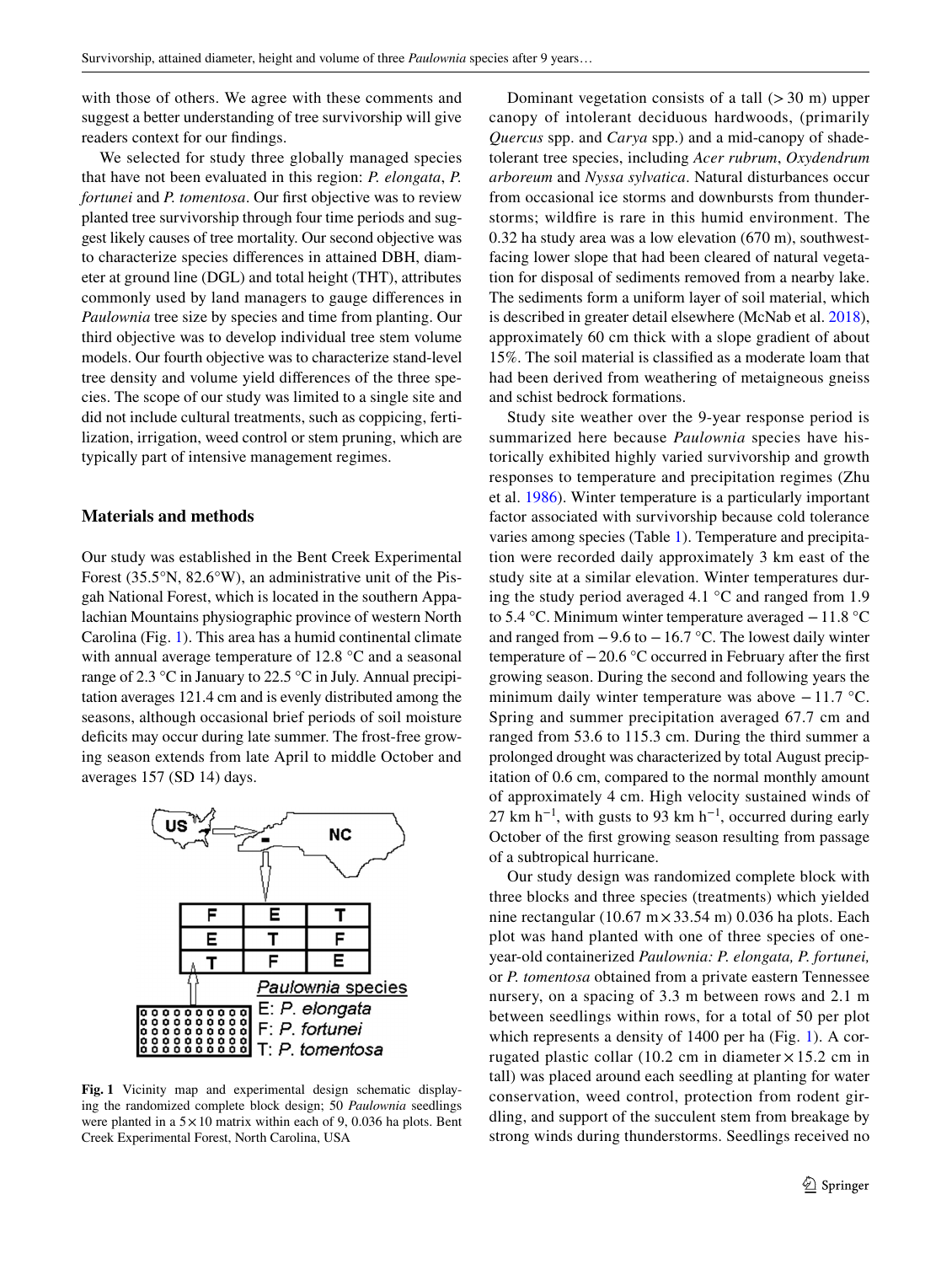fertilization, cultivation, or weed control and were not coppiced during the study. Competing vegetation on the site at planting consisted primarily of a sparse cover of native grasses and herbs.

Tree survivorship was measured at 1, 2, 4 and 9 years after planting. The THT of each surviving seedling was measured at 1, 2 and 4 years; heights of approximately 25% of all surviving trees were randomly selected for measurement at age 9 because resources were not available to measure all trees. DBH (1.372 m above ground line, outside bark) and DGL of surviving trees were measured at 4 and 9 years after planting. A surrogate variable for total stem volume outside bark (VOL) was estimated as the sum of two sections: (1) the butt section (BUTT) from ground line to DBH, estimated as a frustum of a paraboloid with volume computed using Smalian's formula and (2) a cone for the top section (TOP) from DBH to the stem tip. We examined the distribution of stem volume at 4 and 9 years by calculating the proportion of the total volume present in the BUTT versus the TOP. Approximately 10 trees were excluded that had top-died and re-sprouted. Each of the nine plots was treated as a small even-aged stand for determination of DBH distribution and estimation of productivity.

# **Data analysis**

## **Objective 1**

We calculated survivorship of each species of *Paulownia* measured at age 1 (planting year in October after cessation of growth), 2, 4 and 9 years after planting.

### **Objective 2**

Species by age diferences of attained DBH, DGL and THT were evaluated with analysis of variance (ANOVA—with subsampling). Data were analyzed with repeated measures linear mixed models using SAS PROC MIXED (SAS [2013](#page-9-20)). Results were summarized with least squares means. We also characterized the relationships of DBH with DGL and natural log (ln) transformed DBH with THT by species and stand age through linear regressions. Because the covariances of BLOCK and BLOCK by attribute (e.g. DGL) random effects were not significant  $(p > 0.27)$  we ignored blocking effects and analyzed data with ordinary least squares for these regressions.

# **Objective 3**

Because land managers may plant varied *Paulownia* species or hybrids not previously tested we decided to develop combined species tree volume models to enable land managers to predict volumes regardless of species or provenance. Although this combined-species approach may yield a minor loss of accuracy compared to species-specifc models, we suggest land managers will fnd combined species models easier to use.

We developed three combined-species tree volume equations:

(1)  $VOL = f(DBH<sup>2</sup>)$ , a simple equation designed to meet the information needs of most land managers,  $(2)$  ln(VOL)= $f$  $(ln (DBH<sup>2</sup>*THT))$ , parameterized to provide greater model accuracy, and (3)  $\ln (VOL) = f(\ln (DGL^2*THT))$ , developed to inform land managers of predicted volumes of small stature *Paulownia* trees using diameter at ground line. Because predicted volume was not related to blocking  $(p > 0.3$  for block and species  $\times$  block when tested with PROC MIXED for all three equations) we ignored blocking efects and parameterized volume models with ordinary least squares using SAS PROC GLM (SAS [2013\)](#page-9-20).

We sought to combine years 4 and 9 data to obtain a greater range of tree sizes for developing volume models. To determine if data could be combined we screened our data for diferences in residuals of year 4 only versus pooled years 4 and 9 data. Visual review of graphed data points suggested residuals of the two data sets varied only slightly in absolute value (scale) and we concluded that data could be combined. We therefor pooled the 4 and 9 year data by species and deleted year 4 observations of the same trees. We also summarized the proportions of tree volume found within BUTT versus TOP sections by species for all plots.

### **Objective 4**

Using mean attribute values for the three stands (plots) per species, we calculated stand-level DBH, THT, tree density, basal area and volume using the objective 2 model,  $VOL = f(DBH<sup>2</sup>).$ 

## **Results**

#### **Objective 1: Planted tree survivorship**

*Paulownia elongata* exhibited superior survivorship at each of the four time periods, followed by *P. fortunei* and *P. tomentosa* (Fig. [2\)](#page-4-0). Final year 9 survivorship was 34% for *P. elongata*, 28% for *P. fortunei* and 21% for *P. tomentosa*.

#### **Objective 2: Attained DBH, DGL and THT**

Attained DBH was strongly related to time from planting, species and the interaction of time with species. DGL and THT were strongly related to time and the interaction of time with species (Table [2](#page-4-1)). Mean DBH ranged from 5.4 to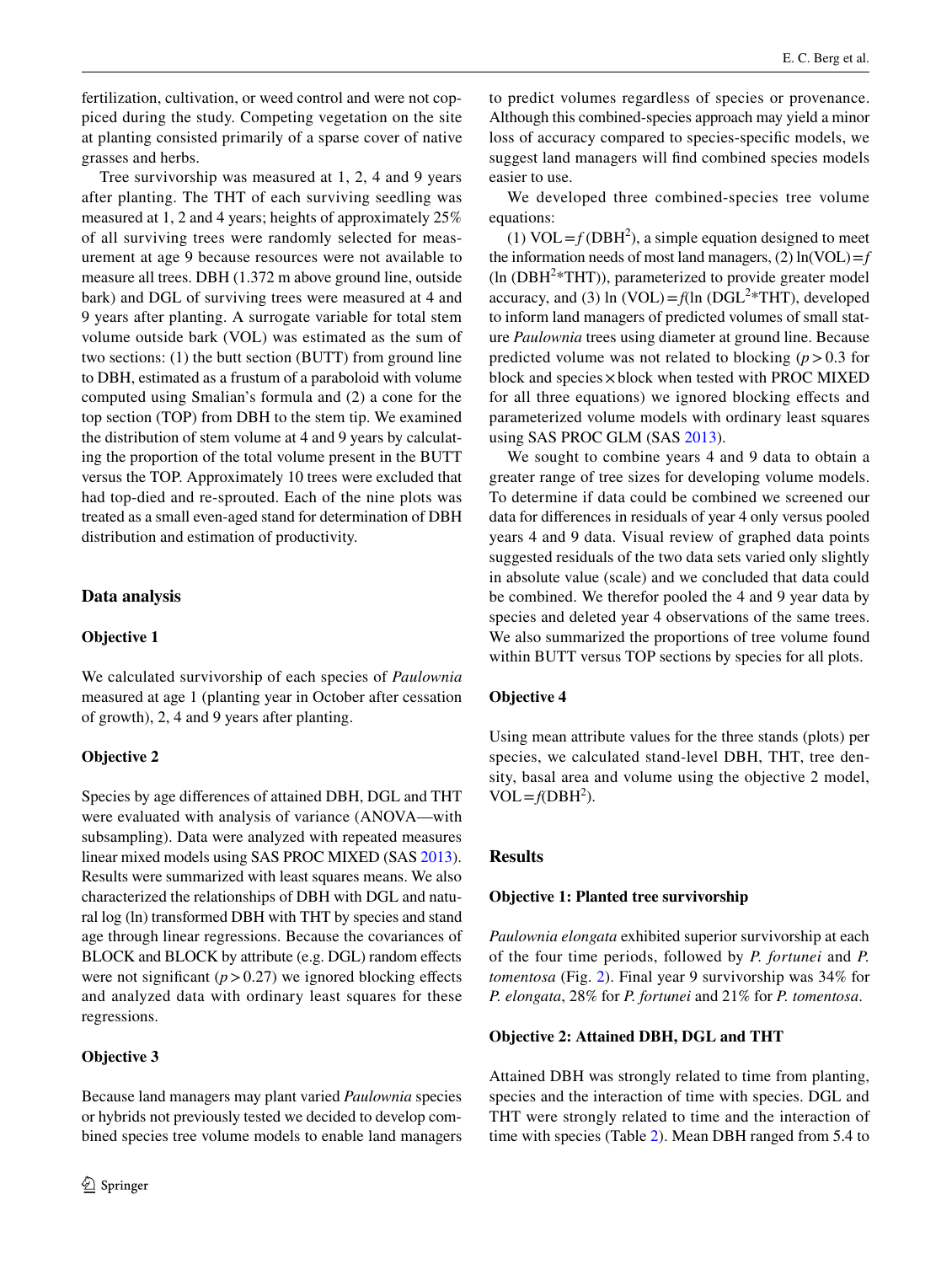

<span id="page-4-0"></span>**Fig. 2** Survivorship of *P. elongata*, *P. fortunei* and *P. tomentosa* at 1, 2, 4 and 9 years after planting. Standard error bars are one-sided to improve clarity

<span id="page-4-1"></span>Table 2 ANOVA fixed effects for attained tree diameter at breast height (DBH in cm), diameter at ground line (DGL in cm) at two times (TIME=4 and 9 years from establishment) and total height (THT in m) at four times (TIME =  $1, 2, 4$  and 9 years from establishment) for three species (*P. elongata*, *P. fortunei* and *P. tomentosa*) (SPECIES) of *Paulownia* in Bent Creek Experimental Forest, NC, USA

| Variable Effect               |                     |               |     | Num DF Den DF F Value $Pr > F$ |          |
|-------------------------------|---------------------|---------------|-----|--------------------------------|----------|
| $D$ <sub>BH<sup>a</sup></sub> | TIME                | 1             | 302 | 397.65                         | < 0.0001 |
|                               | <b>SPECIES</b>      | 2             | 4   | 10.69                          | 0.0249   |
|                               | <b>TIME*SPECIES</b> | $\mathcal{L}$ | 302 | 17.04                          | < 0.0001 |
| DGL                           | TIME                | 1             | 237 | 231.58                         | < 0.0001 |
|                               | <b>SPECIES</b>      | $\mathcal{L}$ | 4   | 2.74                           | 0.1780   |
|                               | <b>TIME*SPECIES</b> | $\mathcal{D}$ | 237 | 9.57                           | 0.0001   |
| THT <sup>b</sup>              | TIME                | 1             | 802 | 1559.14                        | < 0.0001 |
|                               | <b>SPECIES</b>      | 2             | 4   | 0.56                           | 0.6090   |
|                               | <b>TIME*SPECIES</b> | $\mathcal{D}$ | 802 | 11.71                          | < 0.0001 |
|                               |                     |               |     |                                |          |

Analyses of variance computed with repeated measures linear mixed models using SAS PROC MIXED (SAS [2013\)](#page-9-20). Time from planting (TIME, in years, expressed as an integer) is a continuous variable

<sup>a</sup>Weighted by 1/standard deviation to reduce heteroscedasticity

<sup>b</sup>Weighted by 1/variance to reduce heteroscedasticity

Random effects block and species by block were not significant (*p*>0.27 for DBH, THT and DGL analyses)

6.4 cm at age 4 and difered little among the three species (Fig. [3](#page-4-2)). At age 9, however, DBH was signifcantly less for *P. fortunei* (11.9 cm) than for either *P. elongata* (15.7 cm) or *P. tomentosa* (17.1). Mean year 4 DGL varied even less than DBH among species, ranging 11.2–11.3 cm. As with DBH, year 9 attained DGL for *P. fortunei* was substantially less than *P. elongata* or *P. tomentosa*. But THT at years 4



<span id="page-4-2"></span>**Fig. 3** Least square means and standard errors of diameter breast height (DBH in cm), diameter at ground line (DGL in cm) and total height (THT in m) by stand age and three species of *Paulownia* at the study site in the Bent Creek Experimental Forest, North Carolina, USA

and 9 of *P. elongata* was signifcantly greater than the other species (Fig. [3](#page-4-2)). DBH was strongly related to DGL and THT for the 3 species at both 4 and 9 years (Table [3](#page-5-0)).

#### **Objective 3: Volume**

The DBH<sup>2</sup>,  $ln(DBH^{2*}THT)$  and  $ln(DGL^{2*}THT)$  models explained much of the variation in volume;  $R^2$  was greater than 0.92 with highly signifcant parameter *t* values  $(p < 0.0001)$  for all models (Table [4\)](#page-5-1). Adding height to the DBH<sup>2</sup> volume equation  $(ln(DBH<sup>2</sup>*THT))$  increased  $R<sup>2</sup>$  only one percent from 0.93 to 0.94 and the root mean square error (RMSE) substantially increased from 0.100 to 0.563 (Table [4](#page-5-1)). The  $DBH<sup>2</sup>$  model exhibited some hetero-scedasticity as evidenced by the residual plots in the Fig. [4](#page-6-0) inset; heteroscedasticity was less pronounced for the other models. The mean distribution of stem volume at age 4 was approximately 65% in the BUTT and 35% in the TOP and was similar for all species. However, by age 9, except for *P. elongata*, a larger proportion of stem volume was present in the TOP compared to the BUTT (Fig. [5\)](#page-6-1). Because the DBH<sup>2</sup> model will likely be of interest to many land managers we provide here examples of model precision expressed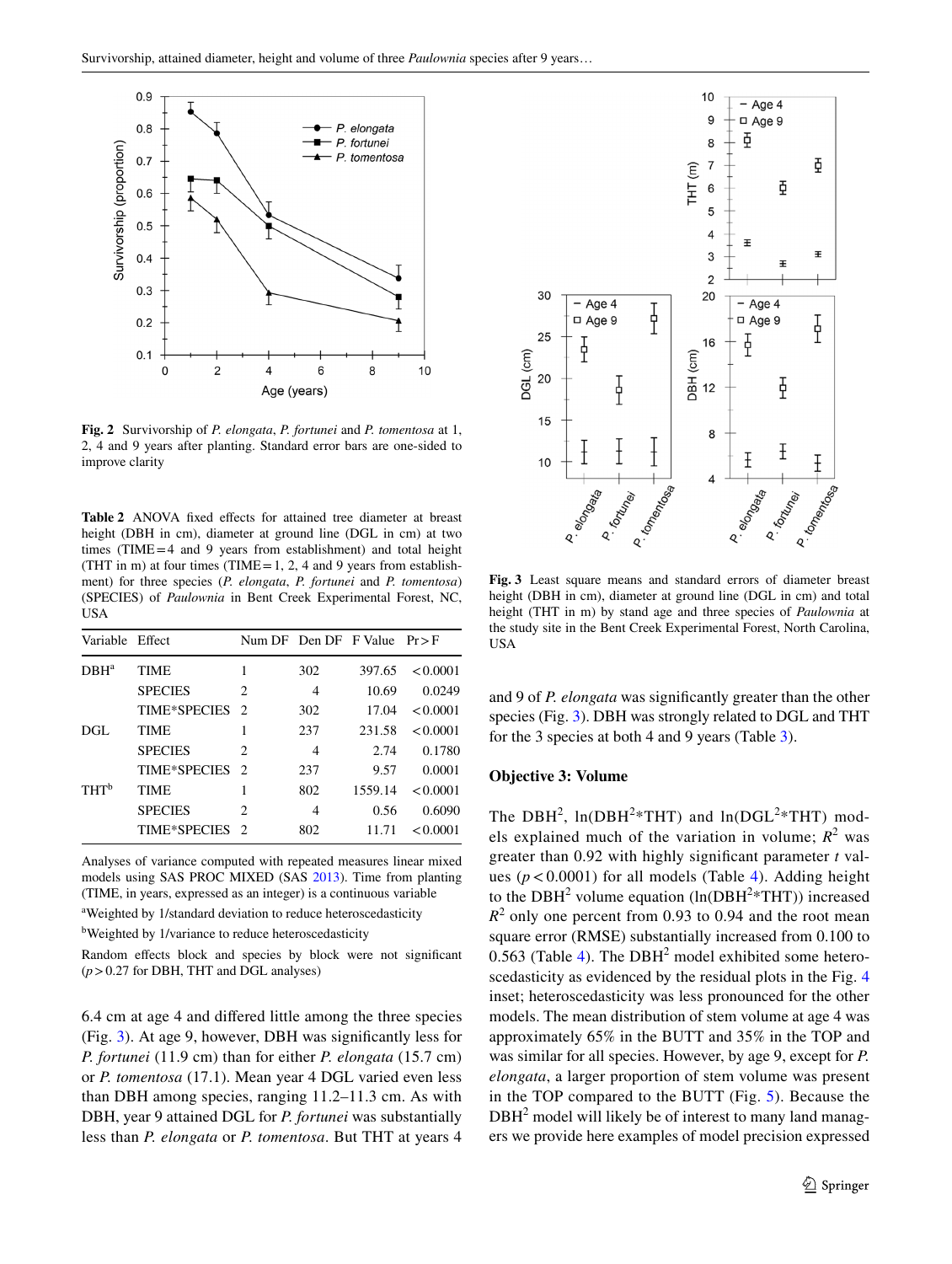| Stand age | Variable         | <b>Species</b> | $b_0$ (SE)       | $b_1$ (SE)    | N   | $\mathbf{F}$ | Pr > F   | $R^2$ | SE model |
|-----------|------------------|----------------|------------------|---------------|-----|--------------|----------|-------|----------|
| 4 years   | $DGL^a$          | P. elongata    | 1.664(0.491)     | 1.477 (0.074) | 76  | 401.3        | < 0.0001 | 0.84  | 2.216    |
|           |                  | P. fortunei    | 1.839 (0.598)    | 1.434 (0.088) | 73  | 268.5        | < 0.0001 | 0.79  | 2.223    |
|           |                  | P. tomentosa   | 2.692(0.626)     | 1.393(0.105)  | 43  | 175.6        | < 0.0001 | 0.81  | 1.820    |
|           |                  | Combined       | 1.965(0.324)     | 1.441 (0.049) | 192 | 852.9        | < 0.0001 | 0.82  | 2.133    |
|           | THT <sup>b</sup> | P. elongata    | 1.085(0.213)     | 2.062(0.127)  | 76  | 263.0        | < 0.0001 | 0.78  | 0.672    |
|           |                  | P. fortunei    | $-0.084(0.247)$  | 2.822(0.140)  | 73  | 406.9        | < 0.0001 | 0.85  | 0.584    |
|           |                  | P. tomentosa   | 1.082(0.262)     | 2.081(0.163)  | 43  | 163.5        | < 0.0001 | 0.79  | 0.580    |
|           |                  | Combined       | 0.751(0.142)     | 2.303(0.084)  | 192 | 758.8        | < 0.0001 | 0.80  | 0.643    |
| 9 years   | $DGL^a$          | P. elongata    | 4.490 (1.356)    | 1.192(0.074)  | 47  | 256.4        | < 0.0001 | 0.845 | 3.272    |
|           |                  | P. fortunei    | 2.058(1.463)     | 1.393(0.100)  | 39  | 195.5        | < 0.0001 | 0.837 | 5.705    |
|           |                  | P. tomentosa   | 6.460(1.934)     | 1.157(0.107)  | 31  | 117.6        | < 0.0001 | 0.795 | 3.333    |
|           |                  | Combined       | 3.212 (0.890)    | 1.296(0.052)  | 117 | 625.3        | < 0.0001 | 0.84  | 4.297    |
|           | THT <sup>b</sup> | P. elongata    | $-4.139(1.808)$  | 5.397 (0.752) | 10  | 51.6         | < 0.0001 | 0.85  | 1.510    |
|           |                  | P. fortunei    | 4.351(1.034)     | 0.368(0.072)  | 16  | 25.8         | < 0.0001 | 0.62  | 2.735    |
|           |                  | P. tomentosa   | $-7.198(16.164)$ | 6.565(5.769)  | 03  | 1.3          | > 0.05   | 0.13  | 0.770    |
|           |                  | Combined       | 0.747(0.914)     | 3.730 (0.388) | 29  | 92.5         | < 0.0001 | 0.77  | 1.868    |

<span id="page-5-0"></span>**Table 3** Parameter estimates of linear regression models for the relationship of tree diameter at breast height (DBH in cm) with diameter ground line (DGL in cm) and total height (THT in m) for three

species of *Paulownia* at two times from establishment in Bent Creek Experimental Forest, NC, USA

<sup>a</sup>Model formulation:  $DGL = b_0 + b_1 * DBH$ 

<sup>b</sup>Model formulation:  $THT = b_0 + b_1 * ln(DBH)$ 

<span id="page-5-1"></span>**Table 4** Parameter estimates for linear regression models of the relationship of total stem volume (VOL in cubic m) with diameter breast height (DBH in cm), total height (THT in m) and diameter at ground

line (DGL in cm) for three species (species data were pooled) of *Paulownia* in Bent Creek Experimental Forest, NC, USA

| Model                | Intercept (SE)   |           | Pr > t   | Variable (SE) |        | Pr > t   |     | $R^2$             | <b>RMSE</b> |
|----------------------|------------------|-----------|----------|---------------|--------|----------|-----|-------------------|-------------|
| DBH <sup>2a</sup>    | NA               | NA        | NA       | 0.0004(0.000) | 58.99  | < 0.0001 | 195 | 0.93 <sup>d</sup> | 0.100       |
| Ln $(DBH^{2*}THT)^b$ | $-8.5006(0.072)$ | $-118.86$ | < 0.0001 | 0.7891(0.014) | 56.39  | < 0.0001 | 195 | 0.94              | 0.563       |
| Ln $(DGL^{2*}THT)^c$ | $-9.8480(0.044)$ | $-223.02$ | < 0.0001 | 0.8590(0.007) | 120.82 | < 0.0001 | 195 | 0.99              | 0.389       |

<sup>a</sup>Model formulation:  $VOL = b_1 * (DBH^2)$ 

<sup>b</sup>Model formulation: Ln (VOL)= $b_0 + b_1$ <sup>\*</sup>ln (DBH<sup>2</sup>\*THT)

<sup>c</sup>Model formulation: Ln (VOL)= $b_0 + b_1$ <sup>\*</sup>ln (DGL<sup>2</sup>\*THT)

<sup>d</sup>R<sup>2</sup> = 1 – (uncorrected error SS-corrected total SS); *R*<sup>2</sup> adjusted to account for no intercept

Regressions computed with SAS PROC GLM (SAS [2013\)](#page-9-20) as ordinary least squares

as example DBH volume  $\pm$  the half width of the confidence intervals. For the overall mean DBH of 7.68 cm the volume regression confdence interval (CI) was the predicted volume of  $0.02413 \pm 0.0008$  m<sup>3</sup>. For a small (e.g. 2.00 cm DBH) tree it was  $0.0017 \pm 0.0001$  m<sup>3</sup> and for a large tree (e.g. 17.00 cm DBH) it was  $0.1204 \pm 0.0040$  m<sup>3</sup>. The overall model regression half width CI was 3.34%.

# **Objective 4: Stand‑level attributes**

The total inventory of all trees by DBH class at age 4 revealed similar stand densities for *P. elongata* and *P. fortunei*; *P. tomentosa* density was approximately 40% less

than the other two species (Table [5](#page-6-2)). At age 9, density had decreased for all species, particularly for *P. fortunei* and *P. tomentosa*. Calculation of stand volumes using the DBH<sup>2</sup> models indicated *P. fortunei* was most productive  $(13.188 \text{ m}^3 \text{ ha}^{-1})$  at age 4 followed by *P. elongata* (13.026  $m^3$  ha<sup>-1</sup>) (Table [6\)](#page-7-0). Five years later, at age 9, however, stand volume productivity was greatest for *P. elongata* (61.650  $m^3$  ha<sup>-1</sup>) and least for *P. fortunei*  $(32.565 \text{ m}^3 \text{ ha}^{-1})$ . Stand-level volumes resulted from the interaction of survivorship with individual tree volume; stands with substantially fewer trees also yielded less stand-level volume even when individual trees had larger DBHs. We suggest the stand-level volumes reported in this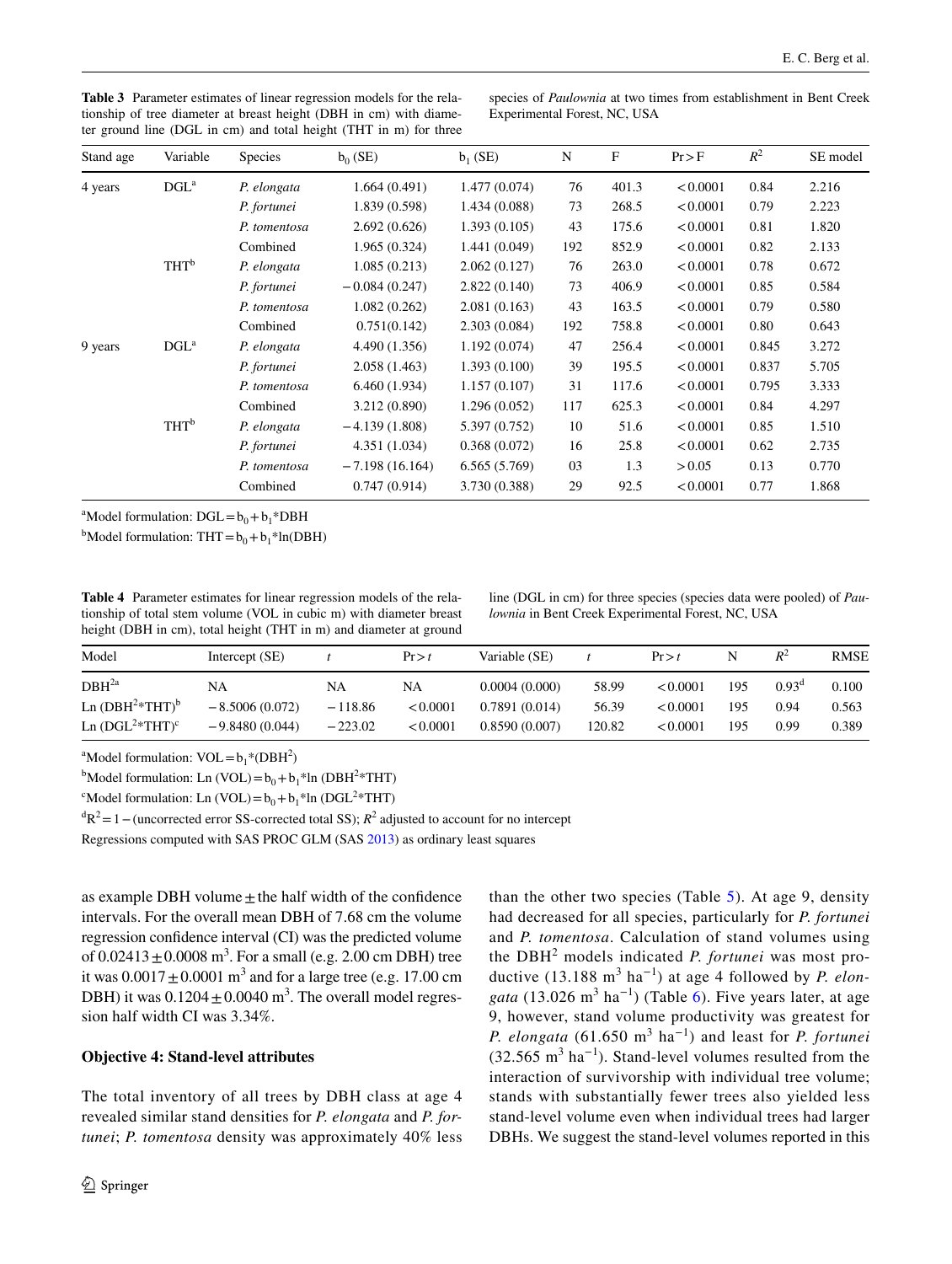

<span id="page-6-0"></span>**Fig. 4** Combined three species (*P. elongata*, *P. fortunei*, *P. tomen* $tosa$ , volume =  $DBH<sup>2</sup>$  model fitted with ordinary least squares with regression (95% confdence bands) and prediction (95% prediction bands) confdence intervals. The inset shows model residuals versus  $DBH<sup>2</sup>$ 



<span id="page-6-1"></span>**Fig. 5** Proportion of mean total stem volume  $(m<sup>3</sup>)$  present in the butt (lower, dark section of each bar) and top (upper, light section) for three species of *Paulownia* trees after 4 and 9 years after establishment in the Bent Creek Experimental Forest, North Carolina, USA. The butt section extends from ground line to breast height  $(1.372 \text{ m})$ ; the top section extends from breast height to the stem tip

manuscript are a practical metric for managers: overall yield is infuenced by both stand-level survivorship and individual tree volume.

<span id="page-6-2"></span>**Table 5** Mean tree density (SE) by diameter breast height (DBH) class for three species of *Paulownia* at 4 and 9 years after establishment in three unmanaged stands in Bent Creek Experimental Forest, North Carolina, USA

| Species      | DBH class (cm) |               | Tree density (ind. $ha^{-1}$ ) <sup>a</sup> |  |  |  |
|--------------|----------------|---------------|---------------------------------------------|--|--|--|
|              |                | Age 4 years   | Age 9 years                                 |  |  |  |
| P. elongata  | $0 - 4.9$      | 381.7 (24.6)  | 18.6(18.6)                                  |  |  |  |
|              | $5.0 - 9.9$    | 232.8 (24.6)  | 37.2(9.3)                                   |  |  |  |
|              | $10.0 - 14.9$  | 83.8 (42.7)   | 111.7(32.2)                                 |  |  |  |
|              | $15.0 - 19.9$  | 9.3(9.3)      | 111.7(58.1)                                 |  |  |  |
|              | $20.0 - 24.9$  | 0.0           | 121.1 (56.6)                                |  |  |  |
|              | $25.0 - 29.9$  | 0.0           | 46.6(33.6)                                  |  |  |  |
|              | $30.0 - 34.9$  | 0.0           | 0.0                                         |  |  |  |
|              | Total          | 707.6 (49.2)  | 446.9 (100.7)                               |  |  |  |
| P. fortunei  | $0 - 4.9$      | 251.4 (83.8)  | 139.7 (64.5)                                |  |  |  |
|              | $5.0 - 9.9$    | 325.9 (153.3) | 55.9(16.1)                                  |  |  |  |
|              | $10.0 - 14.9$  | 102.4(65.2)   | 37.2 (18.6)                                 |  |  |  |
|              | $15.0 - 19.9$  | 0.0           | 55.9 (27.9)                                 |  |  |  |
|              | $20.0 - 24.9$  | 0.0           | 37.2(9.3)                                   |  |  |  |
|              | $25.0 - 29.9$  | 0.0           | 18.6(9.3)                                   |  |  |  |
|              | $30.0 - 34.9$  | 0.0           | 18.6(18.6)                                  |  |  |  |
|              | Total          | 679.7 (130.4) | 363.1 (100.7)                               |  |  |  |
| P. tomentosa | $0 - 4.9$      | 214.2 (134.3) | 9.3(9.3)                                    |  |  |  |
|              | $5.0 - 9.9$    | 158.3 (24.6)  | 27.9(16.1)                                  |  |  |  |
|              | $10.0 - 14.9$  | 37.2(18.6)    | 37.3 (24.6)                                 |  |  |  |
|              | $15.0 - 19.9$  | 0.0           | 130.4(9.3)                                  |  |  |  |
|              | $20.0 - 24.9$  | 0.0           | 74.5 (24.6)                                 |  |  |  |
|              | $25.0 - 29.9$  | 0.0           | 18.6(9.3)                                   |  |  |  |
|              | $30.0 - 34.9$  | 0.0           | 0.0                                         |  |  |  |
|              | Total          | 409.7 (144.6) | 298.0 (76.2)                                |  |  |  |

a Each stand of one species consisted of three 0.036 ha plots. Initial planting density was 1400 ind. ha−1

#### **Discussion**

Our 9-year investigation sought to meet land manager information needs of unmanaged *P. elongata*, *P. fortunei* and *P. tomentosa* tree and stand attributes in the western North Carolina Mountains. Based on our research fndings, land managers may experience low *Paulownia* survivorship in southeastern U.S. mountain sites. In agreement with the low survival in our study (27.3% for all species at year 9), Johnson et al. [\(2003](#page-9-6)) in the Piedmont of Virginia, reported mean *P. tomentosa* survival rates of 11% and 27% after 7 years in control and site prepared areas, respectively. Our study's planted tree survivorship was at the low end of the range of previously reported fndings.

Our study's low tree survival was likely related to several unusual weather events during the early years of the study; survivorship dropped precipitously between years 2 and 4 (Fig. [2\)](#page-4-0). Specifcally during the third and fourth years of growth summer precipitation was approximately half of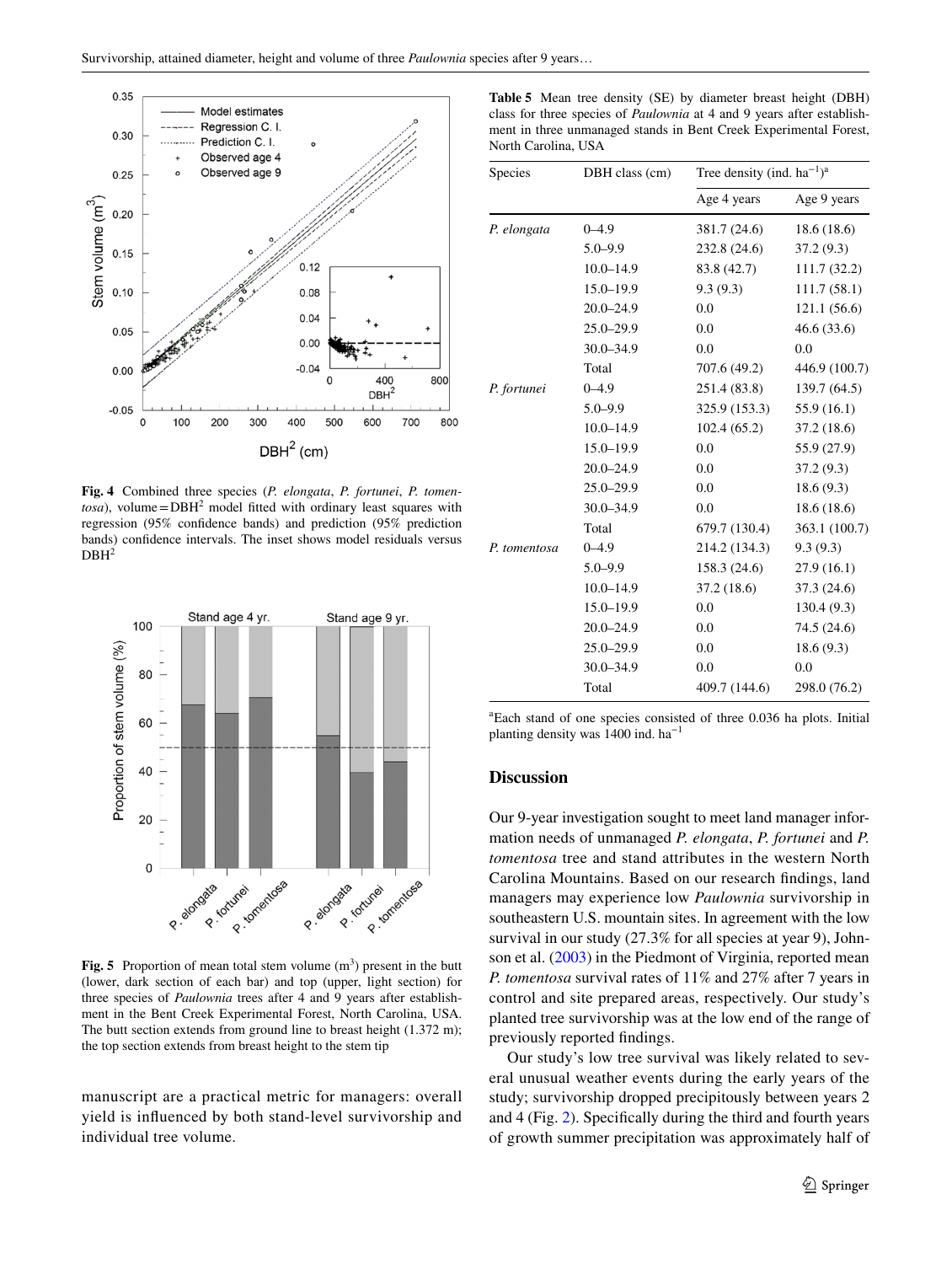| $\omega$ , $\omega$ , $\omega$ , $\omega$ , $\omega$ , $\omega$ , $\omega$ , $\omega$ , $\omega$ , $\omega$ , $\omega$ , $\omega$ , $\omega$ , $\omega$ , $\omega$ |                |              |              |                             |                           |                                    |                                  |  |  |
|--------------------------------------------------------------------------------------------------------------------------------------------------------------------|----------------|--------------|--------------|-----------------------------|---------------------------|------------------------------------|----------------------------------|--|--|
| Stand age                                                                                                                                                          | <b>Species</b> | $DGL$ (cm)   | $DBH$ (cm)   | THT(m)                      | Density (ind. $ha^{-1}$ ) | Basal area $(m^2 \text{ ha}^{-1})$ | Volume $(m^3 \text{ ha}^{-1})^b$ |  |  |
| 4 years                                                                                                                                                            | P. elongata    | $2.5 - 29.9$ | $1.5 - 17.0$ | 707.6 (49.2)<br>$1.8 - 7.6$ |                           | 2.461 (0.772)                      | 13.026 (4.084)                   |  |  |
|                                                                                                                                                                    | P. fortunei    | $2.5 - 20.6$ | $1.8 - 13.7$ | $1.7 - 8.8$                 | 679.7 (130.4)             | 2.492(0.680)                       | 13.188 (3.599)                   |  |  |
|                                                                                                                                                                    | P. tomentosa   | $2.5 - 20.8$ | $1.0 - 11.2$ | $1.5 - 7.0$                 | 409.7 (144.6)             | 1.121 (0.254)                      | 5.935 (1.344)                    |  |  |
| 9 years                                                                                                                                                            | P. elongata    | $5.8 - 39.9$ | $3.0 - 28.7$ | $2.1 - 14.0$                | 446.9 (100.7)             | 11.649 (4.148)                     | 61.650 (21.955)                  |  |  |
|                                                                                                                                                                    | P. fortunei    | $1.3 - 45.7$ | $1.0 - 34.0$ | $2.0 - 14.5$                | 363.1 (100.7)             | 6.153(2.094)                       | 32.565 (11.080)                  |  |  |
|                                                                                                                                                                    | P. tomentosa   | $3.6 - 38.6$ | $2.5 - 28.7$ | $10.4 - 12.0^{\circ}$       | 298.0 (76.2)              | 7.696(1.553)                       | 40.729 (8.219)                   |  |  |
|                                                                                                                                                                    |                |              |              |                             |                           |                                    |                                  |  |  |

<span id="page-7-0"></span>**Table 6** Range of diameter ground line (DGL), diameter breast height (DBH), total stem height (THT), mean observed stand density (SE), basal area and predicted stem volume of three *Paulownia* species in three unmanaged stands for each species by time from establishment in Bent Creek Experimental Forest, NC, USA<sup>a</sup>

<sup>a</sup> Each stand consisted of three 0.036 ha plots that were established with 1-year old seedlings planted at spacing of 2.13 m×3.35 m, or a density of 1400 ind. ha−1

<sup>b</sup>Stem volume calculated using the model formulation:  $VOL = b_1 (DBH^2)$  in Table [4](#page-5-1)

c Entire range of tree heights not sampled

normal. During the winter following the frst growing season, temperature at our study site reached approximately −20 °C which is below the minimum for the natural range of *P. elongata* and *P. fortunei*, and is near the minimum for the range of *P. tomentosa* (Zhu et al. [1986](#page-10-0)). The one year old seedlings were further stressed by an early spring freeze occurring in March when temperature dropped to −14 °C. Below freezing temperatures also occurred in April during each year of the study and feld crews observed frost damage on several occasions. Dong and van Buijtenen [\(1994](#page-9-9)) found that survival of one seed source of *P. tomentosa* in China was particularly sensitive to spring frost damage. Mitchem et al. [\(2002\)](#page-9-11) reported annual frost damage to *P. tomentosa* at a bottomland study site in the Virginia Piedmont. In early October of the frst summer our planting site experienced strong winds from a subtropical hurricane. Although each seedling in our study was partially supported by a 10 cm tall corrugated plastic collar to discourage rodent damage, some were severely buffeted by wind that likely weakened or damaged stems and root systems. Bergmann ([2003](#page-9-12)) reported lower survival of 5-year old *Paulownia* seedlings compared to clones that had been afected by hurricane winds. In summary, we suggest a 2 year drought, recurring spring frosts and a high-velocity wind event likely contributed to our plantation's poor survivorship.

This study's overall low tree survivorship and variation among species could be related to soil properties. Soils at our study site were recently dredged lake sediments from the Late Proterozoic Ashe Metamorphic Suite consisting of mica schist, metasiltstone and metagraywacke (Royall [2003](#page-9-21)). The sediments are acidic (pH 4.27), low in organic matter (0.005%) and high in total N (369 ppm) (McNab et al. [2018](#page-9-19)). Turner et al. ([1988\)](#page-9-17) reported reduced germination of *P. tomentosa* seeds and lower survivorship of young seedlings in medium with  $pH < 4.5$ , although root-shoot ratios did not differ for acidity ranging from pH 4.5–7.0. Melhuish et al. [\(1990](#page-9-22)), however, found no diference in survivorship or growth of *P. tomentosa* seedlings between pH ranges of 4.0‒6.0. Studies have shown that although *P. tomentosa* and *P. fortunei* grow well on acidic mine tailings, biomass production is improved with amendments that raise soil pH (Tang et al. [1980;](#page-9-1) Madejon et al. [2014](#page-9-23), [2016\)](#page-9-24). The high N content of soil in our study area could have offset the effects of low pH on top growth as suggested by Melhuish et al. [\(1990](#page-9-22)). Quality of our soil as a medium for tree growth could not be evaluated because results have not been reported for similar sediments in this region. However, results from an unpublished study of height growth by a native, mesophytic species sensitive to low soil pH showed no diference in site index for trees growing in the lake sediments compared to adjacent undisturbed soil. Survivorship may be related to whether or not seedlings were coppiced. Dong and van Buijtenen ([1994\)](#page-9-9) reported high mortality of non-coppiced *P. tomentosa* through age 4 and suggested that coppicing would probably have increased survivorship. Beckjord and McIntosh [\(1983\)](#page-9-2) recommended spring coppicing of *P. tomentosa* after the frst growing season to improve survivorship and stem form.

Our results showed minor diferences in mean DBH, DGL and THT among three species of *Paulownia* in unmanaged stands at age 4. By age 9, however, signifcant diferences had developed, particularly for *P. fortunei*, which was smaller in mean DBH, DGL and THT than either *P. elongata* or *P. tomentosa*. Our year 4 results agree with those of Ayan et al. ([2006\)](#page-9-13) who studied response to irrigation of three *Paulownia* species in Turkey and after 3 years reported no differences in DBH or THT among *P. elongata*, *P. fortunei* and *P. tomentosa*. Our results also concurred with Mueller et al. ([2001](#page-9-10)) who found no diferences of DGL or THT among 2 year old seedlings of the three species. Contrary to our fndings of small diferences among species in year 4, Sun and Dickinson ([1997](#page-9-0)) reported better two-year height and diameter of *P. fortunei* compared to *P. tomentosa* in a species screening test in a dry tropical environment of Australia.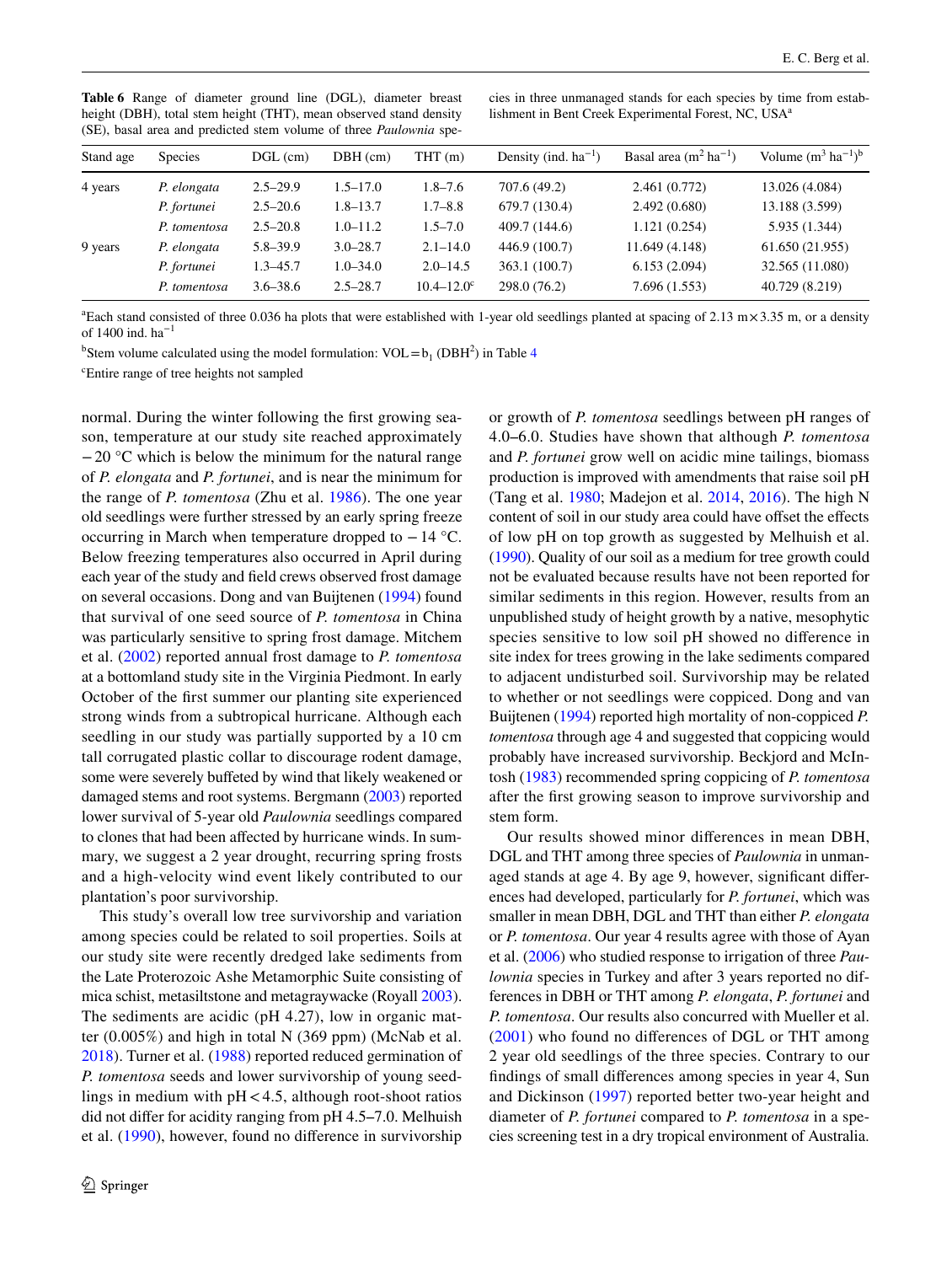Our year 9 results disagreed with those of Dong and van Buijtenen [\(1994\)](#page-9-9) who reported larger DBH and THT of *P. fortunei* than *P. elongata* after six years of growth in eastern Texas. In the Piedmont of North Carolina (USA), Bergmann [\(2003\)](#page-9-12) found inconsistent species results after 5-years, with larger DBH and THT of coppiced *P. fortunei* compared to *P. elongata* at one site, but reversed results of the two species at two other distant sites, suggesting varied site fertility and local climate afected research fndings.

We suggest our combined-species  $DBH<sup>2</sup>$  volume equation (Table [4\)](#page-5-1) will satisfy the information needs of most land managers. Our DGL<sup>2\*</sup>THT equation (Table [4\)](#page-5-1) offers land managers a means of gauging diferences in small tree volumes where DBH may be less than approximately 2.0–3.0 cm but DGL has been measured. Predicted allspecies volumes computed with our  $DBH<sup>2</sup>$  model were less than those of Zhu et al. ([1986](#page-10-0)) for *P. fortunei* where DBH exceeded 15 cm. However, Zhu's predicted *P. elongata* volumes closely aligned with those of our all-species model (Fig. [6](#page-8-0)). Diferences of our fndings versus those of Zhu et al. ([1986\)](#page-10-0) may be an artifact of our use of a cone to estimate TOP volumes; Zhu et al. employed tree taper equations for their volume calculations. Our all-species  $DBH<sup>2</sup>$  model predicted volumes were also less than those estimated by the FIA equation [multiple genera equation adopted by the US Forest Service Forest Inventory and Analysis (FIA) program



<span id="page-8-0"></span>**Fig. 6** Predicted stem volume as a function of DBH<sup>2</sup>\*THT for the combined species *P. elongata*, *P. fortunei* and *P. tomentosa* for this study in comparison with a  $DBH<sup>2</sup>*THT$  model for multiple genera (applications include *Paulownia*) presented by Woodall et al. [\(2011](#page-10-4)). The inset shows predicted stem volumes as a function of  $DBH<sup>2</sup>$  from this study in comparison with predictions for *P. elongata* and *P. fortunei* presented by Zhu et al. ([1986\)](#page-10-0)

(Woodall et al. [2011](#page-10-4))] with DBH greater than approximately 17.0 cm (Fig. [6](#page-8-0)). And compared to the FIA equation, our predicted volumes increased at a slower rate with increasing DBH (Fig. [6\)](#page-8-0). We found no reports of *stand*-*level* volume production for any species of *Paulownia*, which was an objective of our study.

Our study had several limitations. First, tree form in our study could have been afected by low survivorship, which resulted in open stands with reduced natural pruning of lower limbs. Next, we adopted a conic profle as a surrogate measure of stem volume above DBH to the tree tip. However, because information on stem profles is lacking for *Paulownia*, we believe our conical shape served as a satisfactory compromise for TOP volume computation ranging between the extremes of paraboloid and neiloid. And because our volume equation was developed with measured *Paulownia* tree data we suggest our equations may provide land managers with improved volume estimates compared to those provided by FIA's multiple genera (2011) function. Volume equations developed with taper models (e.g. Kozak et al. [1969;](#page-9-25) Westfall and Scott [2010;](#page-10-5) Zhu et al. [1986\)](#page-10-0) which characterize nuanced diferences in stem form would likely produce more accurate estimates of tree volume than ours. Wu et al. ([2014\)](#page-10-3) reported that many factors can affect stem form of *P*. *fortunei* and applying detailed information on *Paulownia* stem taper can improve volume predictions. Clearly, *Paulownia* taper equations are needed for a wide range of tree sizes to inform land managers of diferences in attained volume by species. Another limitation was the small size of our study plots, which was restricted by the area of lake sediments forming the planting site. Finally, our study was conducted on alluvial soil sediments removed from a nearby lake which difered in structure and fertility from soils on operational planting sites. Future studies are needed to investigate performance of *Paulownia* on undisturbed soils. However, Zhu et al. ([1986](#page-10-0)) reported that soil fertility afects productivity within species, but not among species.

#### **Conclusion**

- Survivorship of all species was low (27.3% by year 9); *P. elongata* exhibited the highest survivorship of all 3 species. Low survivorship was likely related to low temperatures, drought and wind damage during the frst 3 years of our study.
- The three *Paulownia* species differed little in attained DBH, DGL and THT 4 years after planting. By year 9 *P. fortunei* was substantially smaller in each of these attributes.
- The combined-species volume  $=f(\text{DBH}^2)$  equation provides land managers a tool to predict changes in individual tree volume through mid or end of rotation. Add-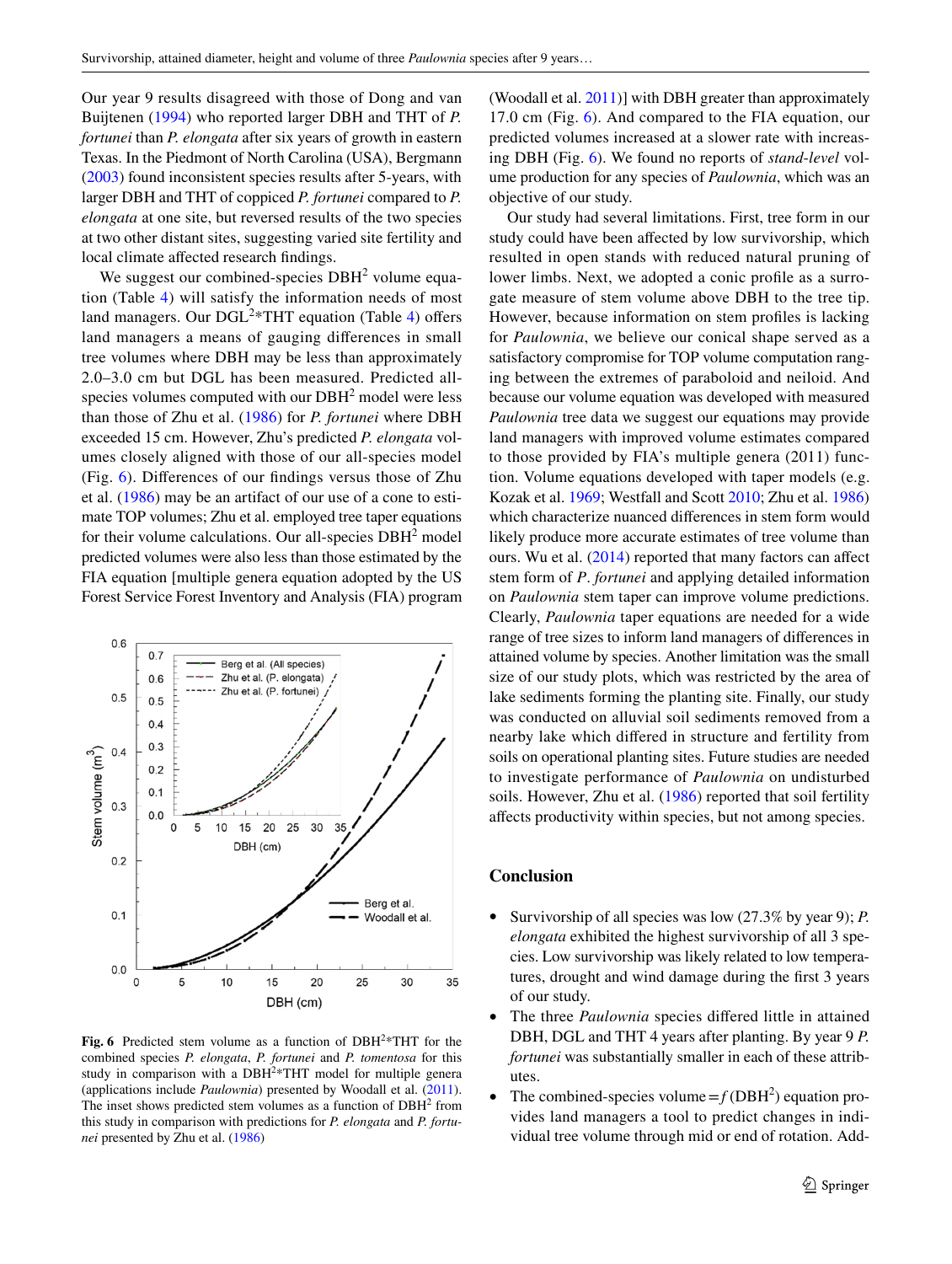ing total height to this function added little in predictive capability. The volume  $=f(DGL<sup>2</sup>*THT)$  model offers managers a small diameter (less than 3.0 cm DBH) tree volume estimator.

- The proportion of volume in the butt versus top tree sections declined overall from approximately 65% at age 4–45% at age 9.
- Stand-level attained volume was greatest for *P. elongata* and *P. fortunei* 4 years after planting; by year 9 attained volume of *P. elongata* was 70% greater than the mean of the other two species.
- Our findings generally aligned with those of other southern U.S. *Paulownia* investigators and the Zhu et al. ([1986\)](#page-10-0) *P. fortunei* volume equation (Fig. [6](#page-8-0)). Diferences in results may be a function of the small areal size of our research installation and our planting trees in non-native soils. Our volume equations may slightly underestimate tree volumes because we adopted a simple cone to estimate tree form above DBH.

In summary, our study reported estimates of *Paulownia* attributes needed to make long-term land management decisions and can be used to predict yields of unmanaged stands.

Acknowledgements The authors appreciate the diligent efforts of Virginia Gibbs, Tracy Roof, Julia Kirschman and Jacqui Adams during feld measurements. We thank Dr. David Loftis for his thoughtful advice during study establishment. Soil properties were from an associated study by Anne Suratt while she was a research intern at Bent Creek Experimental Forest.

**Open Access** This article is distributed under the terms of the Creative Commons Attribution 4.0 International License [\(http://creativeco](http://creativecommons.org/licenses/by/4.0/) [mmons.org/licenses/by/4.0/](http://creativecommons.org/licenses/by/4.0/)), which permits unrestricted use, distribution, and reproduction in any medium, provided you give appropriate credit to the original author(s) and the source, provide a link to the Creative Commons license, and indicate if changes were made.

### **References**

- <span id="page-9-13"></span>Ayan S, Sivacioglu A, Bilir N (2006) Growth variation of *Paulownia* Sieb and Zucc species and origins at the nursery stage in Kastamonu-Turkey. J Environ Biol 27(3):499–504
- <span id="page-9-3"></span>Beckjord PR (1991) Preliminary spacing trials of *Paulownia tomentosa*. Tree Plant Notes 34:34–35
- <span id="page-9-2"></span>Beckjord PR, McIntosh MS (1983) *Paulownia tomentosa*: efects of fertilization and coppicing in plantation management. South J Appl For 7:81–85
- <span id="page-9-12"></span>Bergmann BA (2003) Five years of *Paulownia* feld trials in North Carolina. New Forest 25:185–199
- <span id="page-9-7"></span>Clatterbuck WK, Hodges DG (2004) Tree crops for marginal farmland—*Paulownia.* PB1465. The University of Tennessee Agricultural Extension Service, Knoxville
- <span id="page-9-15"></span>Donald DGM (1990) Paulownia—the tree of the future? S Afr For J 154:94–98
- <span id="page-9-9"></span>Dong H, van Buijtenen JP (1994) A *Paulownia* seed source trial in east Texas and its implications to species introduction. South J Appl For 18:65–67
- <span id="page-9-14"></span>Garcia-Morote FA, Lopez-Serrano FR, Martinez-Garcia E, Andres-Abellan M, Dadi T, Candel D, Rubio E, Lucas-Borja ME (2014) Stem biomass production of *Paulownia elongata* × *P. fortunei* under low irrigation in a semi-arid environment. Forests 5:2505–2520
- <span id="page-9-8"></span>Hardie I, Kundt J, Miyasaka E (1989) Economic feasibility of U.S. *Paulownia* plantations. J Forest 87:19–24
- <span id="page-9-16"></span>Jiang Z, Huang S, Han Y, Zhao J, Fu J (2012) Physiological response of CU and CU mine tailing remediation of *Paulownia fortunei* (Seem) Hemsl. Ecotoxicology 21:759–767
- <span id="page-9-6"></span>Johnson J, Mitchem D, Kreh R (2003) Establishing royal paulownia on the Virginia Piedmont. New For. 25:11–23
- <span id="page-9-5"></span>Kays J, Johnson D, Stringer JW (1998) How to produce and market *Paulownia*. University of Maryland Cooperative Extension Service, Maryland, p 22
- <span id="page-9-25"></span>Kozak A, Munro DD, Smith JHG (1969) Taper functions and their application in forest inventory. For Chronical 45:278–283
- <span id="page-9-23"></span>Madejon P, Xiong J, Cabrera F, Madejon E (2014) Quality of trace element contaminated soils amended with compost under fast growing tree *Paulownia fortunei* plantation. J Environ Manage 144:176–185
- <span id="page-9-24"></span>Madejon P, Dominguez MT, Diaz MJ, Madejon E (2016) Improving sustainability in the remediation of contaminated soils by the use of compost and energy valorization by *Paulownia fortunei*. Sci Total Environ 539:401–409
- <span id="page-9-19"></span>McNab WH, Berg EC, Suratt AE (2018) Nine-year results from a *Paulownia* feld trial of three species in the southern Appalachians. In: Kirschman JE (eds) Proceedings of the nineteenth biennial southern silvicultural research conference. General Technical Report SRS-234. U.S. Department of Agriculture, Forest Service, Southern Research Station, Asheville, pp 420–424
- <span id="page-9-22"></span>Melhuish JHJ, Gentry CE, Beckjord PR (1990) *Paulownia tomentosa* seedling growth at difering levels of pH, nitrogen, and phosphorus. J Environ Hortic 8:205–207
- <span id="page-9-11"></span>Mitchem DO, Johnson E, Kreh RE (2002). Response of planted royal *Paulownia* to weed control treatments after coppice. In: Outcalt KW (eds) Proceedings of the eleventh biennial southern silvicultural research conference. General Technical Report SRS-48. U.S. Department of Agriculture, Forest Service, Southern Research Station, Asheville, pp 276–278
- <span id="page-9-10"></span>Mueller JP, Luginbuhl JM, Bergmann BA (2001) Establishment and early growth characteristics of six *Paulownia* genotypes for goat browse in Raleigh, NC, USA. Agrofor Syst 52:63–72
- <span id="page-9-4"></span>Puxeddu M, Marras G, Murino G (2012) *Paulownia* tree planting in Sardinia (Italy) and its evaluation for agroforestry systems and sustainable land use. J Environ Sci Eng B1:1192–1195
- <span id="page-9-21"></span>Royall D (2003) A ffty-year record of historical sedimentation at Deer Lake, North Carolina. Prof Geogr 55(3):356–371
- <span id="page-9-20"></span>SAS Institute, Inc. (2013) The statistical analysis system, SAS version 9.4. SAS Institute Inc., Cary
- <span id="page-9-18"></span>Snow WA (2015) Ornamental, crop, or invasive? The history of the empress tree (*Paulownia*) in the USA. For Trees Livelihoods 24(2):85–96
- <span id="page-9-0"></span>Sun D, Dickinson GR (1997) A screening trial of 28 species conducted on non-saline and saline soils in dry tropical northeast Australia. J Sustain For 5:1–13
- <span id="page-9-1"></span>Tang RC, Carpenter SB, Wittwer RF, Graves DH (1980) *Paulownia*—a crop tree for wood products and reclamation of surfacemined land. South J Appl For 4:19–24
- <span id="page-9-17"></span>Turner GD, Lau RR, Young DR (1988) Efect of acidity on germination and seedling growth of *Paulownia tomentosa*. J Appl Ecol 25:561–567